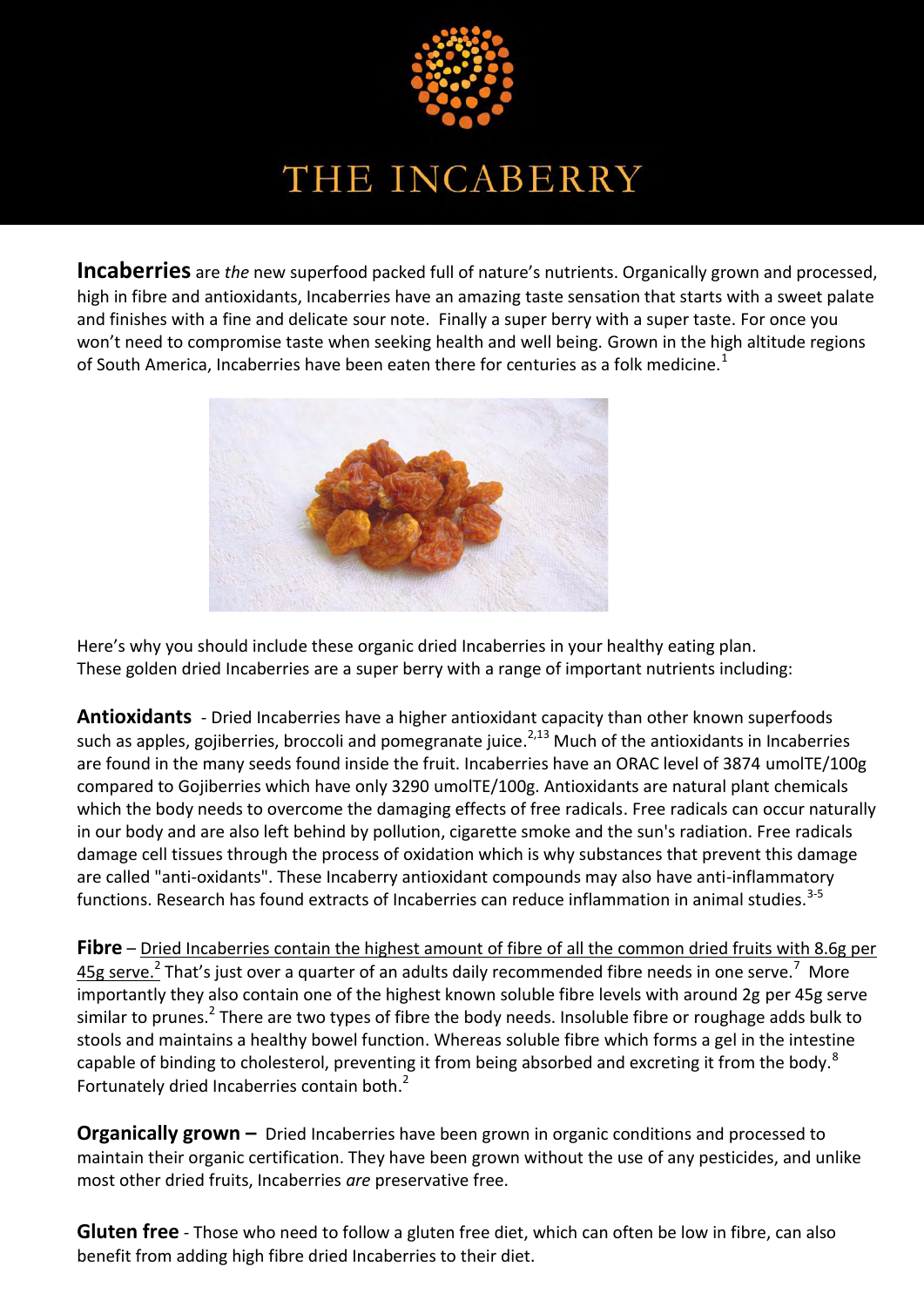

**Energy –** Dried Incaberries are a wonderful natural energy booster with a ¼ cup (45g) containing 20g of natural<sub>-</sub>fruit sugars (sucrose, glucose and fructose) and around 550 kilojoules.<sup>2</sup> They are ideal for anyone needing an energy boost. Perfect for the school lunch box, the desk drawer when the mid afternoon munchies strike, and ideal for athletes, rock climbers and bushwalkers. Dried Incaberries are the healthier alternative to muffins, biscuits, chips and crackers. While dried Incaberries have yet to be Glycemic Index (GI) tested if comparing the fibre, carbohydrate and types of sugars present in dried Incaberries with those dried fruits that have been GI tested its possible dried Incaberries would also have a low GI.<sup>6</sup>

**Fat and saturated fat** – Dried Incaberries are very low in fat like other fruits and vegetables with 1.5g fat per 45g serve and are especially low in saturated fat with 0.2g per 45g serve.<sup>2</sup> A diet low in saturated fat is necessary to keep the heart healthy.<sup>9</sup>

**Protein –** Although not very rich in protein, dried Incaberries contain around 3.3g protein per 45g serve which is uncommonly high for dried fruit.<sup>2</sup> This is a similar amount of protein as found in a slice of white bread. Vegetarians need a variety of plant sources of protein to ensure they get all the essential amino acids or building blocks of protein. Dried Incaberries can help contribute to the total daily protein needs.

**Sodium and potassium** – Like other fruits and vegetables dried Incaberries are very low in sodium (salt). However Incaberries have good levels of potassium.<sup>2</sup> These electrolytes are needed by the body but too much sodium and too little potassium can cause changes in heart function.<sup>10</sup> Incaberries are extremely low in sodium and are a very good source of potassium.

**Phosphorus**- Is an essential mineral that forms part of the structure of bone plus is needed in energy metabolism.<sup>11</sup> Dried Incaberries contain around 100mg of phosphorus per 45g or around 10% of an adults recommended daily intake. $^{2,11}$ This is very high for a dried fruit.

**Vitamin C or Ascorbic acid** - Is essential for the formation of collagen and bone, aids the absorption of iron and copper and helps vitamin E return to its antioxidant state.  $^{12}$  Vitamin C is water soluble so found in fruits and vegetables. Dried Incaberries retain 4mg vitamin C per 45g or just under 10% of an adults' daily requirement.<sup>2,12</sup>

| <b>ORAC comparison with known Superfoods</b> |                               |  |  |  |  |  |  |
|----------------------------------------------|-------------------------------|--|--|--|--|--|--|
|                                              | <b>Total ORAC umolTE/100g</b> |  |  |  |  |  |  |
| Incaberry                                    | 3874                          |  |  |  |  |  |  |
| Raisin seedless                              | 3406                          |  |  |  |  |  |  |
| Goji berry raw                               | 3290                          |  |  |  |  |  |  |
| Pomegranate juice                            | 2681                          |  |  |  |  |  |  |
| Broccoli raw                                 | 1510                          |  |  |  |  |  |  |
| Green tea brewed                             | 1253                          |  |  |  |  |  |  |
| Cranberry juice unsweetened                  | 1452                          |  |  |  |  |  |  |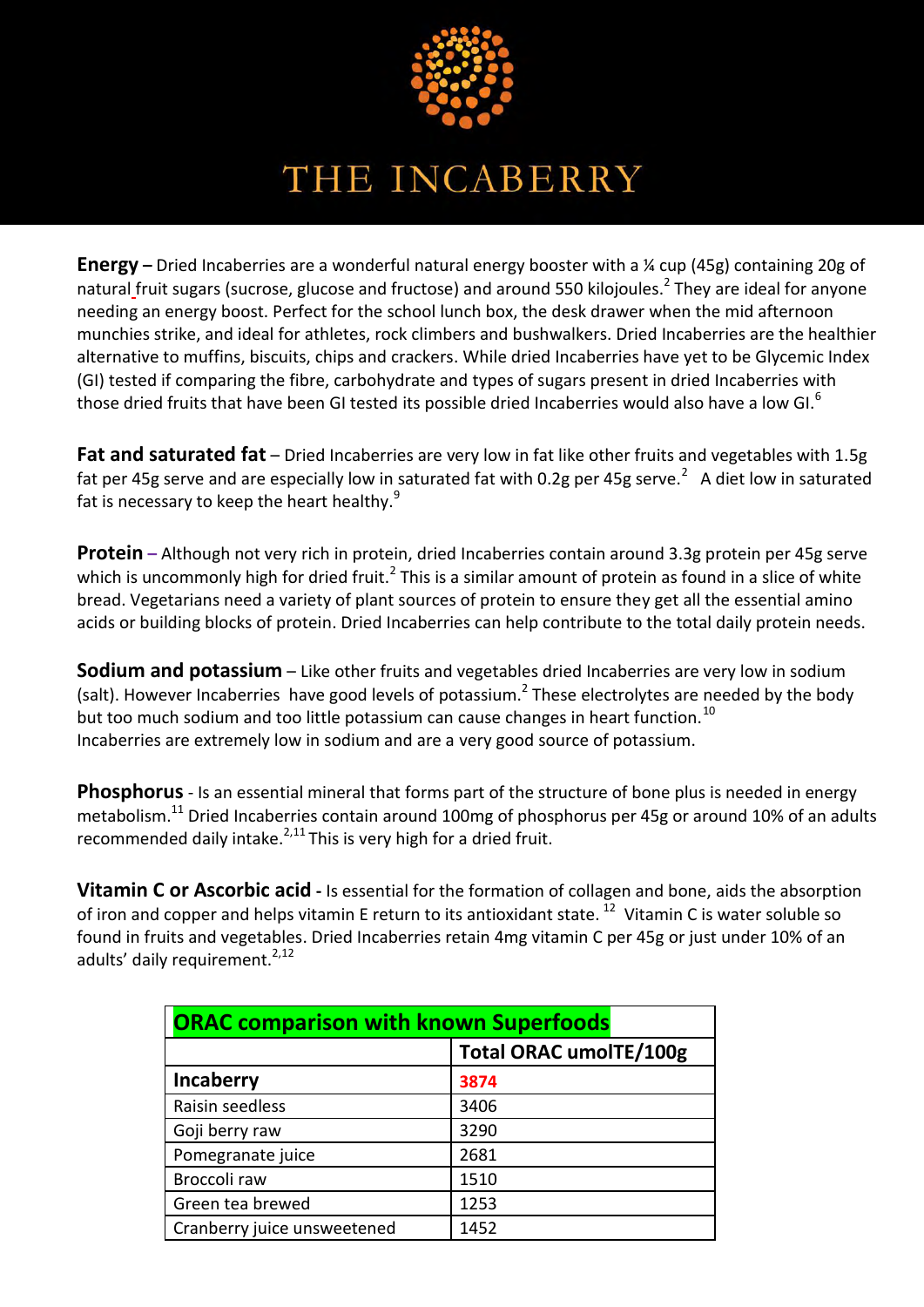

| <b>Nutrients in Incaberries<sup>2</sup></b> |                                               |                                             |  |  |  |  |  |  |
|---------------------------------------------|-----------------------------------------------|---------------------------------------------|--|--|--|--|--|--|
| <b>Nutrient</b>                             | Average quantities per 1/4<br>cup (45g) serve | <b>Average quantities</b><br>per 100g serve |  |  |  |  |  |  |
| Energy (kJ)                                 | 549                                           | 1220                                        |  |  |  |  |  |  |
| Protein (g)                                 | 3.3                                           | 7.3                                         |  |  |  |  |  |  |
| Carbohydrate total (g)                      | 22                                            | 49                                          |  |  |  |  |  |  |
| Sugars (g)                                  | 18.5                                          | 41                                          |  |  |  |  |  |  |
| Fibre total (g)                             | 8 (27% RDI)                                   | 19.1 (64% RDI)                              |  |  |  |  |  |  |
| Fibre soluble (g)                           | 1.8                                           | 4                                           |  |  |  |  |  |  |
| Total fat (g)                               | 1.5                                           | 3.4                                         |  |  |  |  |  |  |
| Saturated fat (g)                           | 0.2                                           | < 0.5                                       |  |  |  |  |  |  |
| Vitamin C (mg)                              | 4.5 (10% RDI)                                 | 9<br>(20% RDI)                              |  |  |  |  |  |  |
| Sodium (mg)                                 | ا>                                            | ا>                                          |  |  |  |  |  |  |
| Potassium (mg)                              | 675 (18% RDI)                                 | 1500 (40% RDI)                              |  |  |  |  |  |  |
| Phosphorus (mg)                             | 99 (10% RDI)                                  | (22% RDI)<br>220                            |  |  |  |  |  |  |
| <b>ORAC (umoITE)</b>                        | 1743                                          | 3874                                        |  |  |  |  |  |  |
| Gluten                                      | 0                                             | 0                                           |  |  |  |  |  |  |



DIETARY FIBRE OF COMMON DRIED FRUITS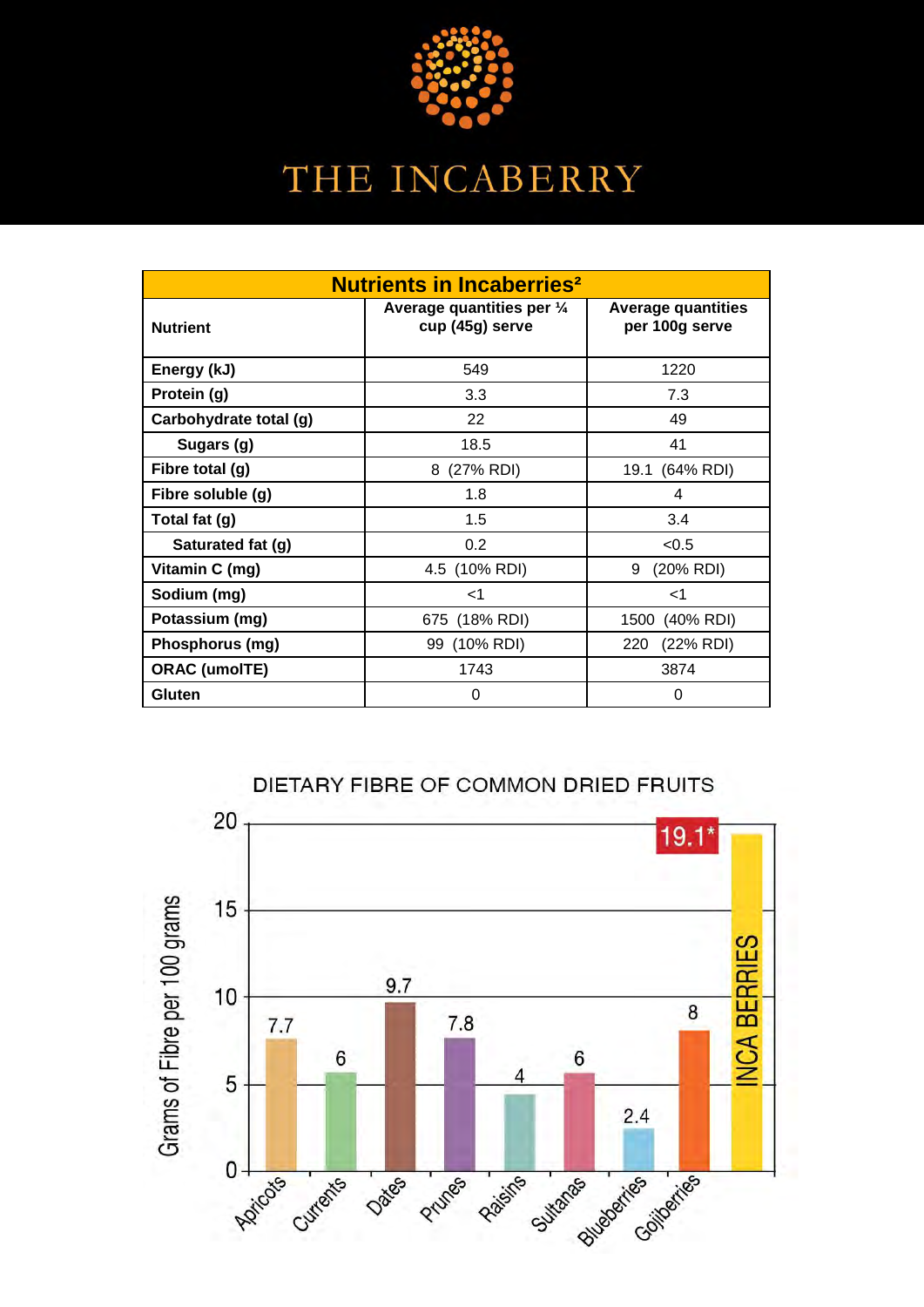

### **A few tips on how to include Incaberries in your healthy diet**

- $\bullet$ Add to yoghurts, cereals and soak in bircher muesli
- Soak in juice or water overnight and blend in to your smoothies
- Enjoy a handful mid morning or afternoon to keep you satisfied between meals  $\bullet$
- Add to your favourite nut and fruit mixes to improve and enhance the flavour
- Add Incaberries to your salads for something new and exciting
- Use them in addition to, or in place of, sultanas, raisins, gojiberries or blueberries in any recipe
- Add them to your cheese platters. Incaberries compliment cheeses of all kinds
- Make an Incaberry paste using the recipe from our website and spread on cheese and crackers
- Use Incaberries in your casseroles, stews, curries, soups and include in stuffings
- Use in place of sour cherries for something new and special
- Snack on nutritious Incaberries instead of chips, biscuits or muffins
- Look for them chocolate coated in milk chocolate or the healthy 70% cocoa dark chocolate.

| <b>Incaberry Nutrition Comparison to other Dried Fruits per 100g</b> |                    |                           |                        |                                |                                                      |                      |                |                                    |                                     |                                    |  |
|----------------------------------------------------------------------|--------------------|---------------------------|------------------------|--------------------------------|------------------------------------------------------|----------------------|----------------|------------------------------------|-------------------------------------|------------------------------------|--|
|                                                                      | <b>Incaberries</b> | <b>Seedless</b><br>Raisin | Goji<br><b>Berries</b> | <b>Dried</b><br><b>Apricot</b> | <b>Dried</b><br><b>Dates</b><br>(Medjool<br>variety) | dried<br><b>Figs</b> | <b>Prunes</b>  | <b>Dried</b><br><b>Cranberries</b> | <b>Dried</b><br><b>Strawberries</b> | <b>Dried</b><br><b>Blueberries</b> |  |
| <b>Total ORAC</b><br>umolTE/100g                                     | 3874               | 3406                      | 3290                   | 3234                           | 2387                                                 | n/a                  | 8059           | n/a                                | n/a                                 | n/a                                |  |
| Energy (kJ)                                                          | 1220               | 1252                      | 950                    | 920                            | 1212                                                 | 1082                 | 941            | 1365                               | 1435                                | 1460                               |  |
| Protein (g)                                                          | 7.3                | 3.1                       | 10.6                   | 4.5                            | $\overline{2}$                                       | 3.6                  | 2.3            | 0.1                                | $<$ 1                               | 1.2                                |  |
| Fat (g)                                                              | 3.4                | 0.5                       | 3.6                    | 0.2                            | 0.2                                                  | 0.7                  | 0.4            | 1.4                                | 1.5                                 | $<$ 1                              |  |
| Carbs (g)                                                            | 49                 | 79.2                      | 60                     | 43.5                           | 67.2                                                 | 54.5                 | 32.5           | 78                                 | 79.5                                | 79                                 |  |
| Sugars (g)                                                           | 41                 | 59.2                      | 17                     | 42.4                           | 65.9                                                 | 52.6                 | 31             | 65                                 | 16.1                                | 69                                 |  |
| Fibre (g)                                                            | 19.1               | 3.7                       | 7.4                    | 7.7                            | 9.7                                                  | 14.3                 | 7.8            | 5                                  | 10                                  | 9                                  |  |
| Vitamin C (mg)                                                       | 9.2                | 2.3                       | n/a                    | 1                              | 5                                                    | $\Omega$             | $\overline{c}$ | 0                                  | $\Omega$                            | n/a                                |  |
| Calcium (mg)                                                         | 24                 | 50                        | n/a                    | 70                             | 47                                                   | 200                  | 52             | 10                                 | n/a                                 | n/a                                |  |
| Iron (mg)                                                            | 3.1                | 1.9                       | n/a                    | 3.3                            | 2.6                                                  | 1.4                  | 1.1            | 0.5                                | n/a                                 | n/a                                |  |
| Phosphorus (mg)                                                      | 220                | 101                       | n/a                    | 126                            | 58                                                   | 67                   | 58             | 8                                  | n/a                                 | n/a                                |  |
| Potassium (mg)                                                       | 1500               | 749                       | n/a                    | 1583                           | 730                                                  | 780                  | 700            | 40                                 | n/a                                 | n/a                                |  |
| Sodium (mg)                                                          | $<$ 1              | 11                        | 31                     | 10                             | $<$ 1                                                | 10                   | $\overline{c}$ | 30                                 | 228                                 | 6                                  |  |

Sources: USDA ORAC Database release 2

USDA National Nutrient Database for Standard Reference, Release 22 (2009)

NUTTAB2006 online, Australian Government National Measurement Institute.

n/a - Data not available